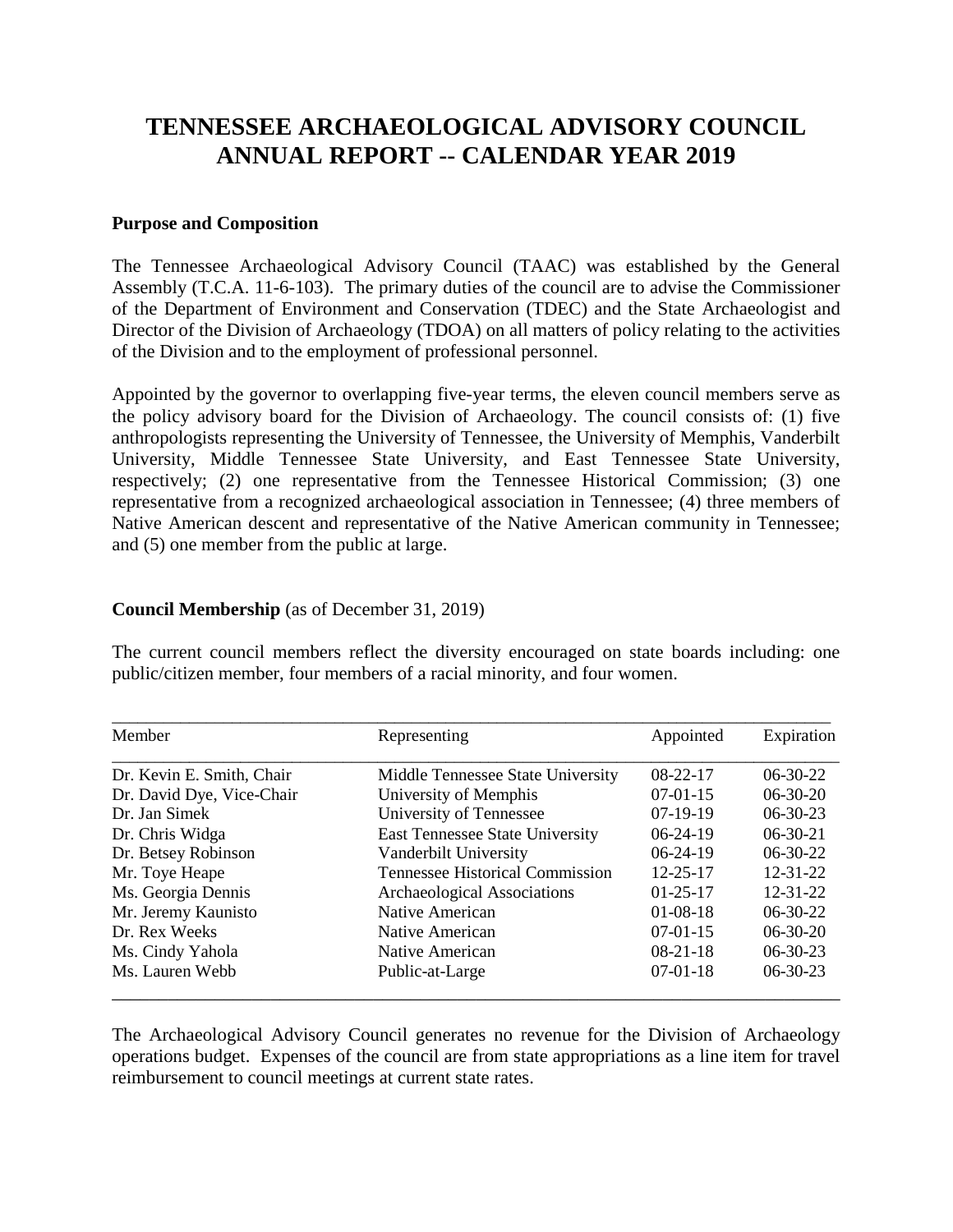Public notice of the TAAC meetings are posted on the TDEC Sunshine Notice web site [https://www.tn.gov/environment/about-tdec/boards-and-commissions/board-tennessee](https://www.tn.gov/environment/about-tdec/boards-and-commissions/board-tennessee-archaeological-advisory-council.html)[archaeological-advisory-council.html.](https://www.tn.gov/environment/about-tdec/boards-and-commissions/board-tennessee-archaeological-advisory-council.html) All council meetings are audio-recorded and tape archives are maintained at the TDOA office where they are available for public inspection.

## **Council Meeting – Calendar Year 2019**

The Archaeological Advisory Council held its annual meeting on Friday, January 18, 2019 as part of the Current Research in Tennessee Archaeology (CRITA) program in the James Union Building at Middle Tennessee State University in Murfreesboro.

*Members Present:* Dr. Jeff Chapman, Dr. Kevin Smith, Ms. Georgia Dennis, Dr. David Dye, Mr. Jeremy Kaunisto, Dr. Jay Franklin, Ms. Cindy Yahola, and Mr. Toye Heape.

#### *Agenda:*

- Individual Reports by Council Members
- Report on 2018 TDOA activities by State Archaeologist Michael Moore

### **Report on 2019 Division Activities and Accomplishments**

#### 2019 DIVISION PERSONNEL

Ms. Sarah Eckhardt resigned from state service in August 2019 to take a job in California.

Ms. Glendon Swann, our Administrative Secretary, retired from state service in September 2019. This position was reclassified into a new Archaeologist 2 position.

Ms. Jennifer Pietarila-Braun was hired (into the position vacated by Ms. Eckhardt) as our newly created Collections Manager in November 2019. She abruptly left without notice after several weeks, and provided no reason other than her leaving was a personal decision that had nothing to do with her Division job duties or staff interactions. There was not enough time remaining in the 2019 calendar year to repost this position, so it will be filled in 2020.

Ms. Lacey Fleming was hired into our brand new Archaeologist 2 position in December 2019 (reclassified from the Administrative Secretary position). She will begin state service on January 21, 2020.

### FY19-20 DIVISION BUDGET

The FY20 budget spreadsheet presents expenditures and revenue through November 2019. As with past years, the current budget is a continuation of the previous year's budget.

We completed two federal grant contracts (60% federal-40% state match) in 2019 through the Tennessee Historical Commission (contract cycle October 1, 2018 through September 30, 2019).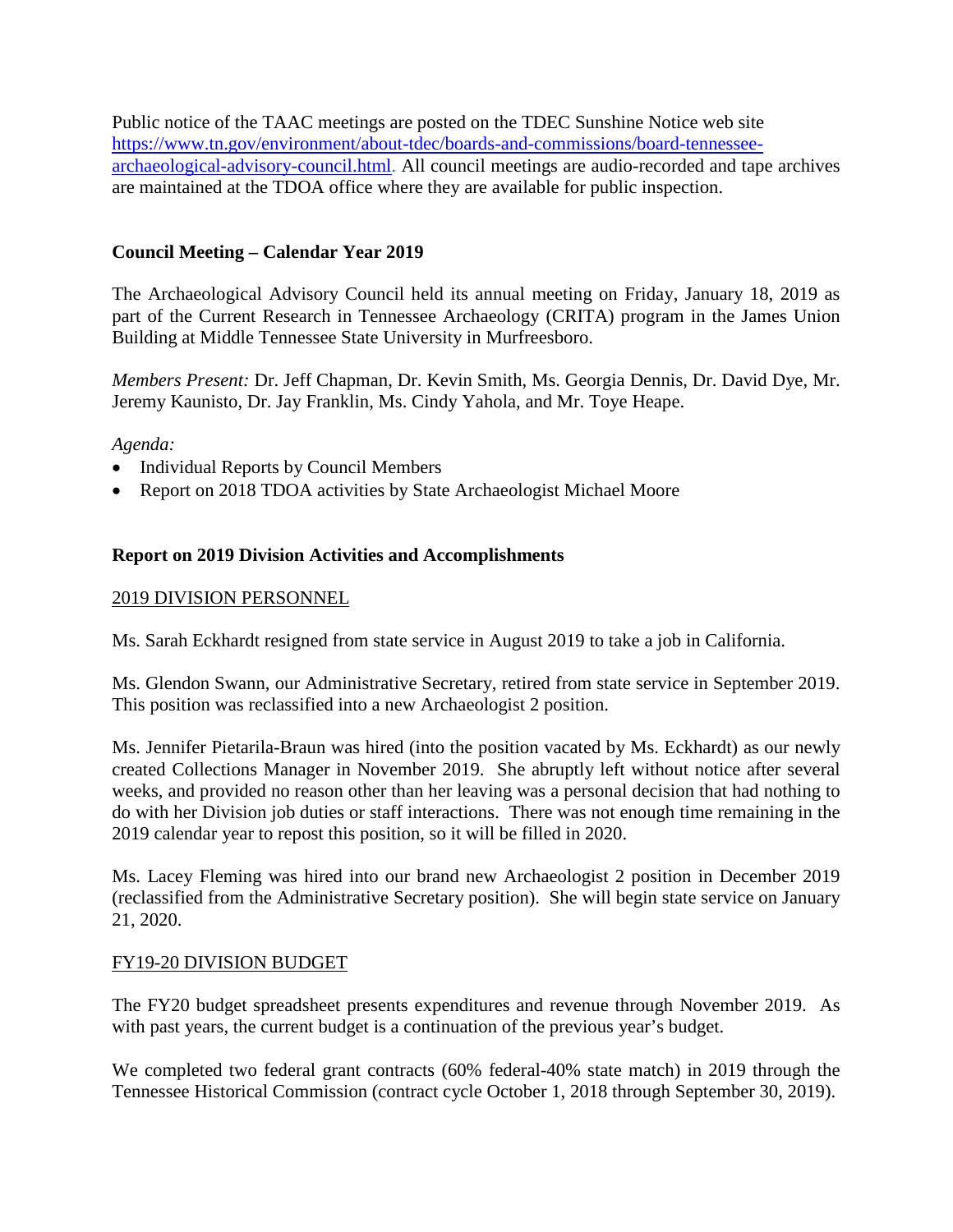- Review and Compliance position (\$83,333 total)
- Burgess Falls State Park Survey (\$9,000 total)

We currently have three federal grant contracts (60% federal-40% state match) through the Tennessee Historical Commission (contract cycle October 1, 2019 through September 30, 2020:

- Review and Compliance position (\$83,333 total)
- Old Stone Fort State Archaeological Park Survey (\$15,500 total)
- Montgomery Bell State Park CCC Camp Evaluation (\$12,500 total)

## 2019 GENERAL DIVISION ACTIVITY

TDOA Web Page (Sarah Eckhardt, Aaron Deter-Wolf, Paige Silcox)

- <https://www.tn.gov/environment/program-areas/arch-archaeology.html>
- Sarah was the staff person responsible for web page presentation, content, and changes as needed until she left state service in August. Aaron and Paige have stepped up to assume this role.

TDOA Facebook Page (Aaron Deter-Wolf, Paige Silcox, Sarah Eckhardt)

- <https://www.facebook.com/TNArchaeology>
- People following our page increased to 2623 as of December 31, 2019;
- Average post reached around 430, peaking at 1977;
- Average page views were around 26 per day, peaking in April with 104 in a single day.

Fee-Based Tours

- The Division of Archaeology conducted ten fee-based tours of state-owned archaeological sites/areas over the 2018-19 performance cycle (October 2018 through September 2019). The tour price was \$10 per person (with kids under 12 free);
- The ten tours comprised two Roper's Knob tours by Ben Nance/Sarah Eckhardt; three Mound Bottom tours by Aaron Deter-Wolf; two Link Farm tours by Bill Lawrence; two Reelfoot Lake tours by Bill Lawrence; one Sellars Farm tour by Sarah Eckhardt.

Site File and Record Digitization (Aaron Deter-Wolf and Sarah Eckhardt)

- Aaron (and Sarah until she left state service) digitized site information files and other records to support the TDEC strategic goal for digitization and e-services;
- these scanning tasks comprise a work outcome in their job performance plans;
- Counties completed in 2019 include Anderson through Hamblen, as well as Wilson;

Site Files (Paige Silcox and Satin Platt)

- 309 new sites were added to the site files:
- Total statewide database now 26,965 sites, and 1410 survey areas;
- 1571 site forms added to Division digital files;
- 249 survey reports added to statewide report database;
- 561 reports added to Division digital files;
- 1146 responses to external customer inquiries by email/phone;
- 290 responses to external customer office visits;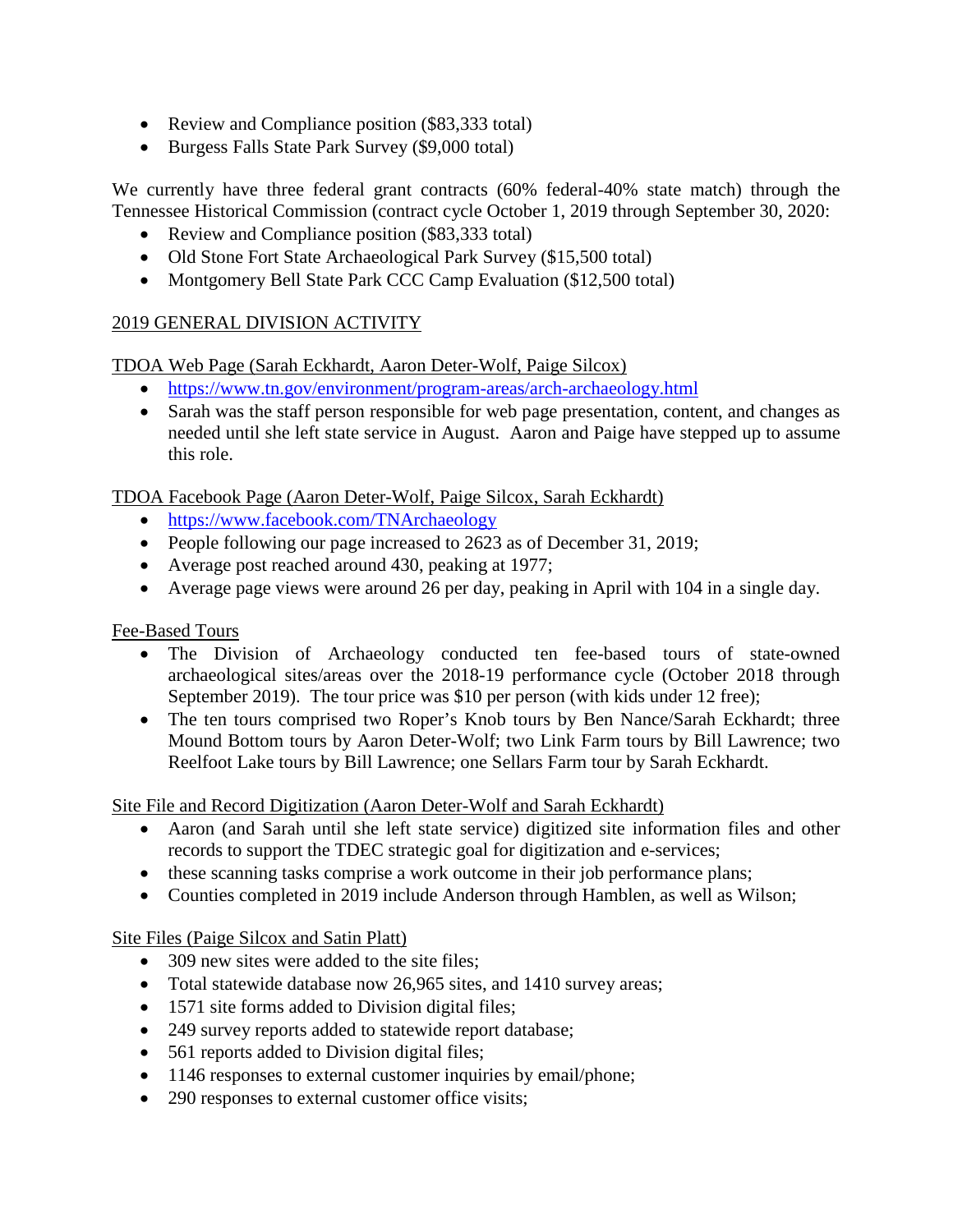- Steps continued toward electronic services improvements for Site File customers;
- Continued project to convert site reporting process to web-based submission and automated database entry and site form production processes;
- Testing and extensive discussion re: web application issues and potential alternative solutions;
- Ongoing discussions with STS/TDEC re: internet/server access issues
- Created STS Division overview for data incorporation
- Discussions with other state file curators;
- Attended TDEC GIS User Group meetings;
- Attended TnGIC regional forum;
- Attended ESRI training classes for ArcGIS Pro;
- Discussions with TDEC Strategic Initiatives re: ArcGIS Online tools for site record submission/remote access;
- Continued discussions with TVA re: digitizing archived records;
- Coordinated limited data sharing with FTC, NPS, Davidson County Planning.

### Federal Programs/SHPO (Jennifer Barnett)

• Reviewed 1046 formal review responses;

### State Programs (Dan Brock)

- Reviewed 409 state projects;
- 94 permits issued for archaeological work on state lands;
- 39 artifact and collection transfers;
- 9 accession numbers assigned.

### Historic Cemetery Assistance (Ben Nance)

- The Division continues to serve as the default contact for historic cemetery information from the general public, although this responsibility falls outside our legislated mandate;
- Responded to 66 requests for information and technical assistance;
- While the THC created a new position to handle historic period cemeteries, the impact to Division responses has yet to be evaluated.

### State Parks Assistance (Bill Lawrence)

• Provided technical assistance to 14 park projects.

### Public Archaeology and Outreach

• Division personnel continued to maintain a presence in the public arena despite limited budget and staff time.

# *Aaron Deter-Wolf*

- Interviewed for "A Life in Ruins" archaeology podcast;
- Co-designed educational booth and programming for Nashville TedX360 event;
- Provided public lectures to various education and civic/historical organizations including Bellevue Historical Society, Friends of Brentwood Library, and Brentwood Library staff.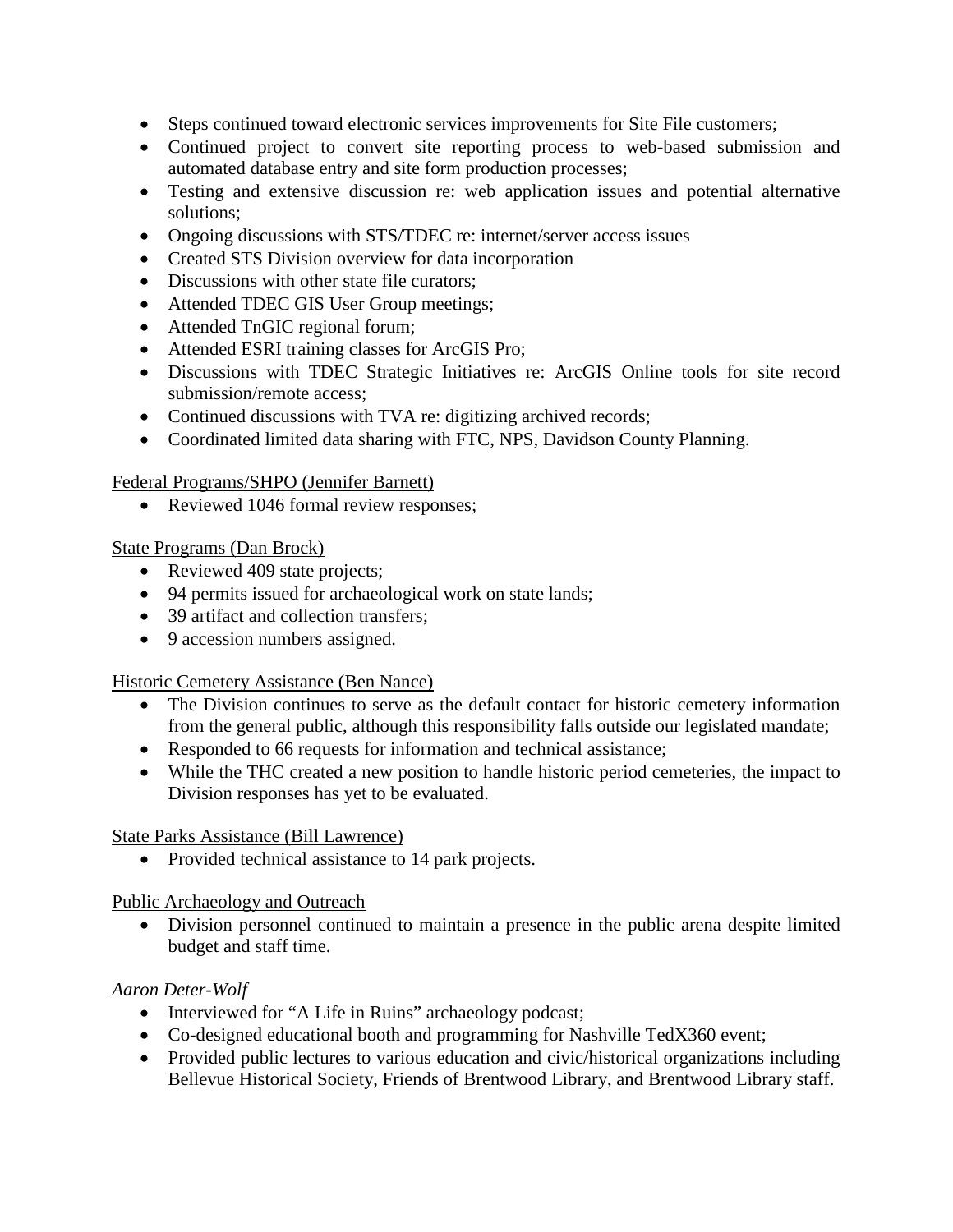### *Sarah Eckhardt*

- Co-organized the Tennessee Council for Professional Archaeology (TCPA) Archaeology Day at Bells Bend Park.
- Served as Board Member for TCPA;
- Co-designed educational booth and programming for Nashville TedX360 event.

#### *Bill Lawrence*

- Provided program for Archaeofest at Pinson Mounds State Archaeological Park;
- Provided public programs including Paris Elementary School, and Discovery Park of America;
- Provided program for Jr. Rangers at Pinson Mounds State Archaeological Park.

#### *Mike Moore*

- Provided lecture to Vanderbilt Anthropology class;
- Provided lecture to University of the South (Sewanee) Environmental Stewardship class;
- Presented public lectures to Leadership Brentwood, Belmont Mansion, Rutherford County Archaeological Society, and Friends of Brentwood Library;
- Continued to co-organize the Current Research in Tennessee Archaeology (CRITA) event;
- Continued to provide technical assistance to the Friends of Aaittifama for Metro Nashville Aaittifama Archaeological Park.

### *Ben Nance*

- Served on Board of Advisors for Save the Franklin Battlefield:
- Served on Board of Advisors for Tennessee Civil War Heritage Area;
- Provided several presentations to Daughters of the American Revolution;
- Provided program for Scales Elementary School.

#### *Satin Platt*

- Co-presented a presentation at Tennessee Women in Science, Technology, and Research event;
- Co-provided a program about Careers in Archaeology and Archaeological activity at Glencliff High School;
- Volunteer at TCPA Archaeology Day at Bell's Bend.

### *Paige Silcox*

- Organized the TCPA Archaeology Day at Bell's Bend, and prepared SAA Public Education Award nomination form;
- TCPA board member, Facebook/Instagram page administrator, and social media chair;
- Participated in Young Enterprising Women mentoring forum;
- Ran the Tennessee Archaeology booth at International Archaeology Day (Parthenon);
- Interviewed by Father Ryan student for Careers in Archaeology.
- Co-presented a presentation at Tennessee Women in Science, Technology, and Research event;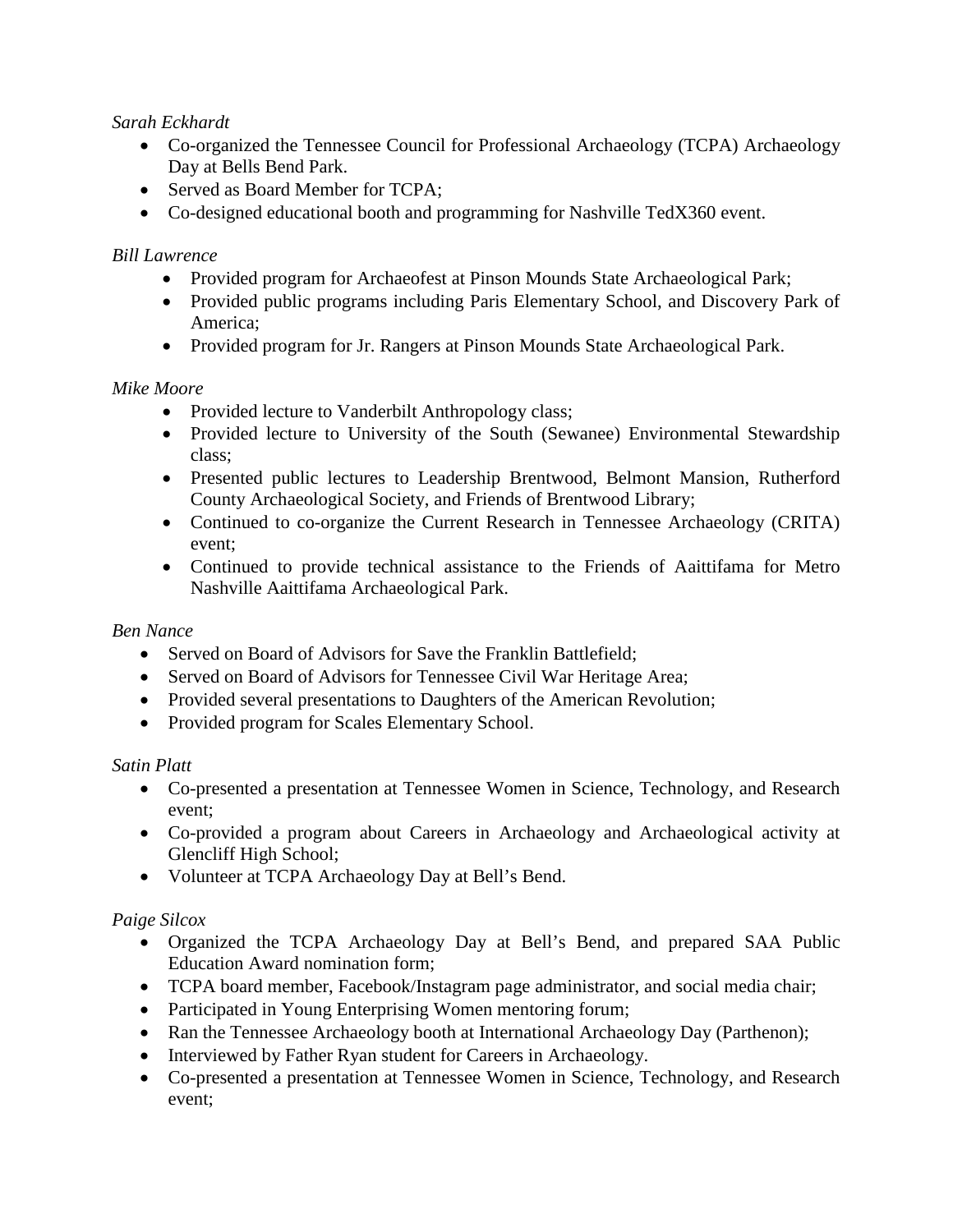• Co-provided a program about Careers in Archaeology and Archaeological activity at Glencliff High School;

## Division Personnel Research and Publication

## *Dan Brock*

- Continued research and analysis of the CCC camp at Montgomery Bell State Park;
- Co-authored book chapter in Archaeological Adaptation: Case Studies of Cultural Transformation from the Southeast and Caribbean published by the University of Tennessee Press;
- Provided review of proposed article for *Historical Archaeology* journal.

## *Aaron Deter-Wolf*

- Co-authored two presentations at the Society for American Archaeology annual meeting in Albuquerque, New Mexico;
- Presented invited paper at the Southeastern Archaeological Conference in Jackson Mississippi;
- Co-edited The Cumberland River Archaic of Tennessee book published by the University Press of Florida, and also contributed seven chapters;
- Provided chapter in Shaman, Priest, Practice, Belief book published by the University of Alabama Press;
- Co-authored an article published in the *Journal of Archaeological Science Reports*;
- Co-authored a research poster for the Society of Ethnobiology conference in Vancouver, BC;
- Provided review for *Journal of Archaeological and Anthropological Sciences*;
- Co-conducted archaeological survey at Burgess Falls State Park.

### *Sarah Eckhardt*

- Co-conducted archaeological survey at Burgess Falls State Park;
- Continued video interviews with former Division employees as part of  $50<sup>th</sup> TDOA$ anniversary project;

### *Bill Lawrence*

• Prepared plans for 2020 Midsouth Conference at Pinson Mounds State Archaeological Park;

# *Mike Moore*

- Co-authored presentation at the Society for American Archaeology annual meeting in Albuquerque, New Mexico;
- Authored article for the *Tennessee Conservationist* magazine;
- Continued research on crystal artifacts in the Middle Cumberland Region;
- Continued research on Middle Cumberland Mississippian sites;
- Continued as co-editorial coordinator of the electronic journal *Tennessee Archaeology*;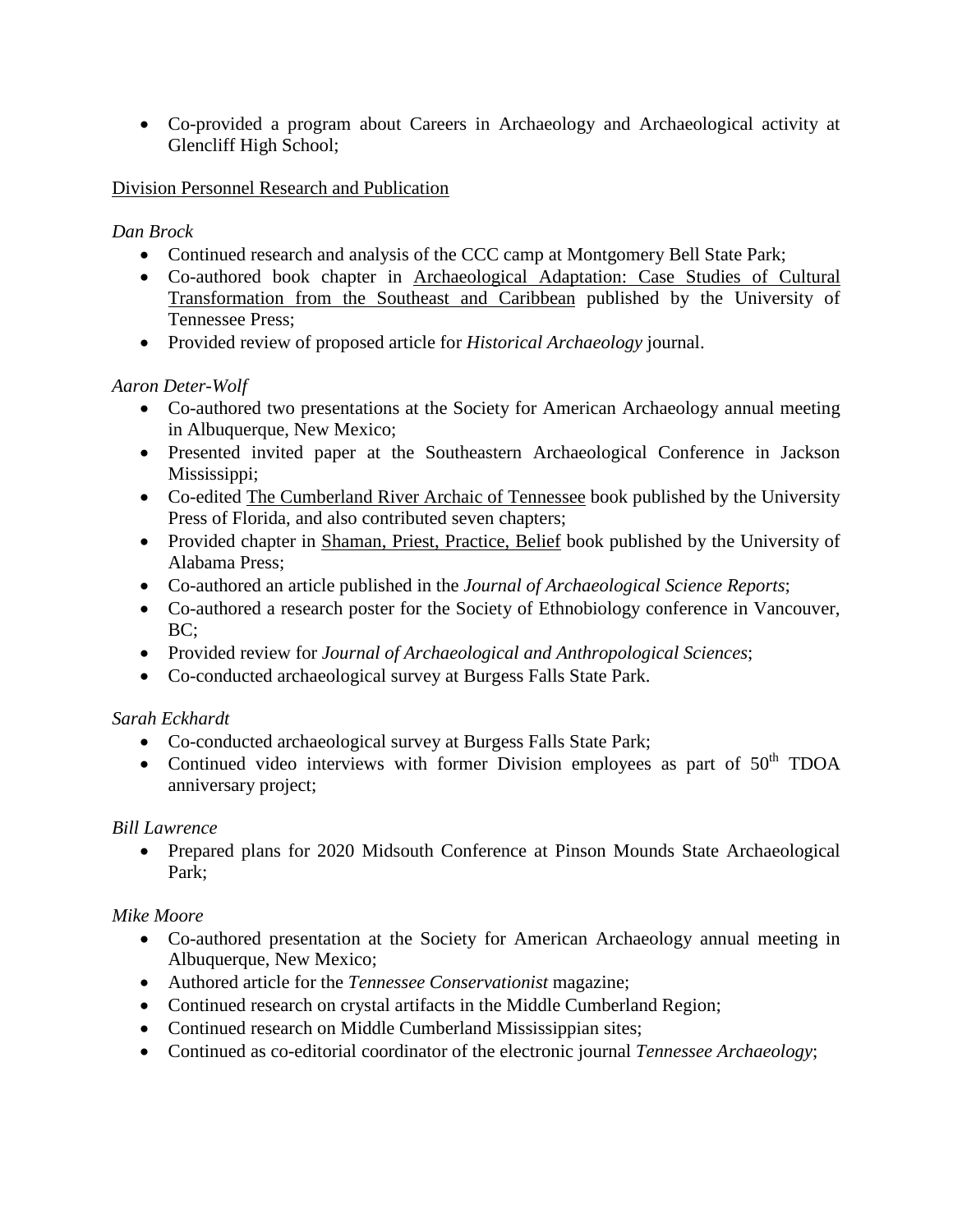#### *Ben Nance*

- Continued final report preparation for the Rosenwald School Survey project;
- Conducted technical assistance/investigations at state-owned Alex Haley Home, Carter House State Historic Site, Tipton-Haynes, Marble Springs, Cragfont, state-owned tract next to Carnton, Burra Burra Mine, Camp Blount, Stonecipher-Kelly House, Carter House (Franklin) and Red Clay;

#### *Satin Platt*

• Co-authored presentation at the 2019 Current Research in Tennessee Archaeology event.

### *Paige Silcox*

- Co-authored presentation at the 2019 Current Research in Tennessee Archaeology event.
- Continued video interviews with former Division employees as part of  $50<sup>th</sup>$  TDOA anniversary project.

### Division Projects

### *Rosenwald School Survey and Testing Project*

- Starting around 1917, Julius Rosenwald, President of Sears and Roebuck, initiated a grant program to help fund school building construction to benefit rural African-American children. This grant program continued until 1932;
- Progress continues toward completion of the comprehensive Rosenwald Schools volume based on the previous TDOA surveys funded by Tennessee Historical Commission grants. This volume will be published as a TDOA Research Series report;

### *Archaeological Survey at Burgess Falls State Park*

- The Division obtained a THC grant to evaluate known and potential archaeological resources at Burgess Falls State Park along Falling Water River and Cane Creek;
- This effort included revisits and assessments of known archaeological sites, examinations of accessible areas believed likely to contain archaeological materials, and investigations of locations identified in background research and by parks staff as containing potential historical resources. No new sites were recorded as a result of this project;
- None of the investigated prehistoric or historic archaeological resources assessed during this project exhibited evidence of intact deposits or archaeological integrity;
- Several attempts to visit the hydroelectric power house by kayak failed due to high water and strong currents;
- The location of a possible sawmill or gristmill was examined, but additional work deemed necessary to adequately evaluate potential features at that location.

### Division NAGPRA Cases

### *EBCI Claim for Ft. Loudoun, 40MR1*

- The Notice of Inventory Completion (NIC) was finalized and published in the Federal Register;
- Representatives from the Eastern Band of Cherokee Indians (EBCI) picked up all skeletal remains and associated artifacts from the Division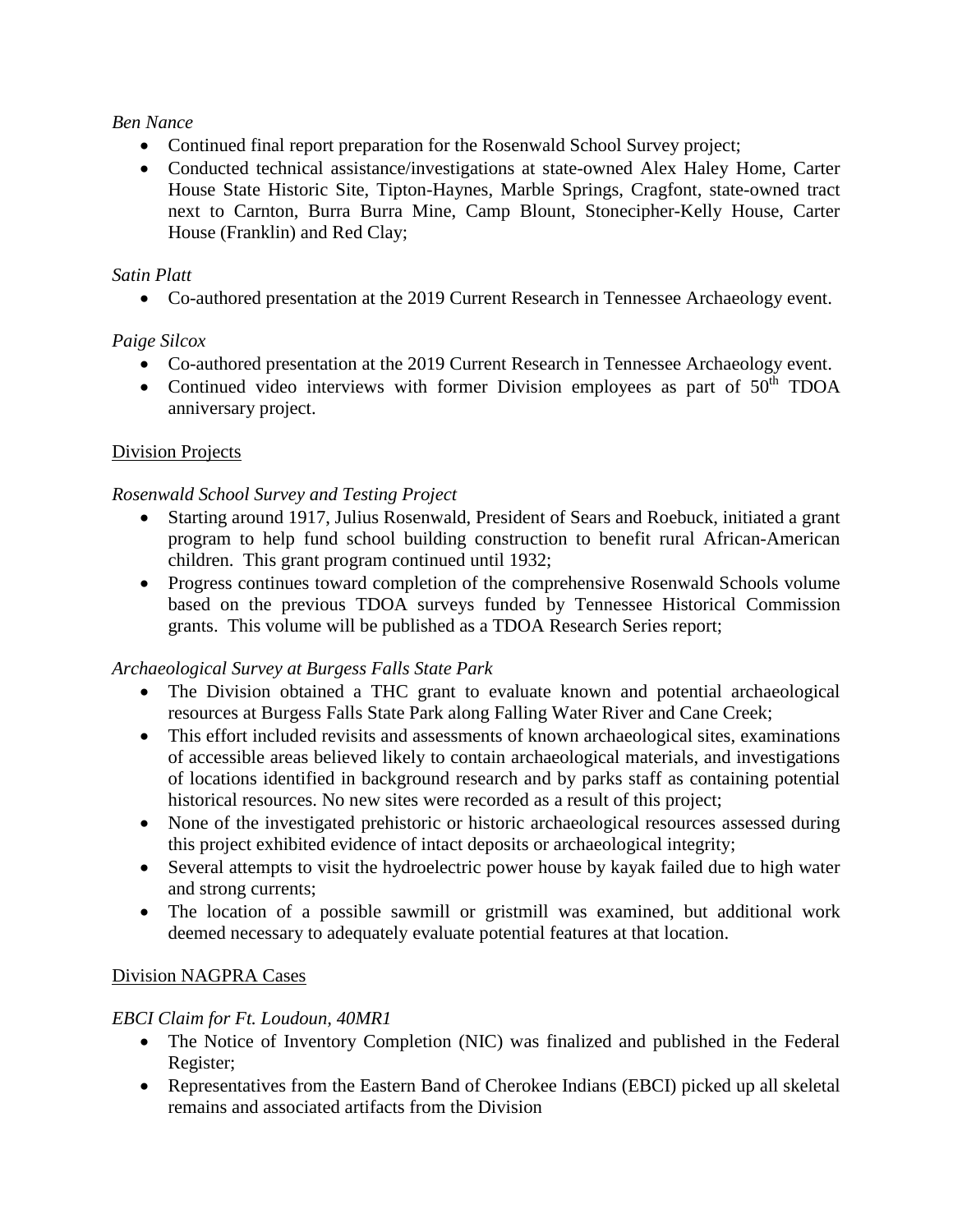• Details regarding subsequent reburial are unknown.

## *Muscogee (Creek) Nation Claim for David Davis Farm, 40HA301*

- The Notice of Inventory Completion (NIC was) finalized and published in the Federal Register;
- All human skeletal remains and associated burial objects are ready to be reburied on Williams Island in Chattanooga;
- Currently assessing a proper location for reburial. Also, burial protocol details remain to be worked out with the Muscogee (Creek) Nation.

## *Chickasaw Nation Claims from 2015 Inquiry for Information*

- The Chickasaw Nation initiated a formal claim for four (40WM51, 40RD77, 40WM33, and 40WM5) of ten sites submitted in the October 2015 inquiry of information. The Chickasaw Nation later also formally claimed, in a separate letter, the remaining six sites (40MD1, 40HR35, 40TP1, 40OB6, 40LN16, and 40PY207) from the original October 2015 inquiry.
- As noted in previous TAAC reports, assessments of these 10 sites has taken (and will continue to take) a substantial amount of time due to the lack of dedicated Division funding and staff. In addition, the lack of a staff bioarchaeologist causes the Division to currently rely on the expertise of staff and students at MTSU;
- The Division is pleased to report that substantial progress was made in 2019 toward completion of these NAGPRA claims:
- A Notice of Inventory Completion (NIC) was finalized and published in the Federal Register for sites 40WM51, 40RD77, and 40WM5. All human skeletal remains and associated burial objects from sites 40WM51, 40RD77, and 40WM5 were picked up from the Division by Chickasaw Nation representatives and subsequently reburied in Williamson County;
- The NAGPRA inventory report for site 40WM33 needed to be revised so a draft NIC was not prepared. A completion date for the revised inventory report is unknown at this time;
- Skeletal analysis for site 40OB6 was discontinued due to the substantially jumbled nature of the assemblage. The NAGPRA inventory report is underway but has yet to be completed, with a completion date unknown at this time;
- The initial associated artifact inventory for 40MD1 has been completed but not yet finalized. The 40MD1 skeletal analysis is underway at MTSU, but a completion date is unknown. The NAGPRA inventory report has not yet been initiated, and a completion date is unknown at this time;
- Skeletal analysis for sites 40LN16 and 40PY207 has been initiated at Middle Tennessee State University. A completion date for this analysis, as well as the NAGPRA inventory report, is unknown at this time;
- Assessments of sites 40HR35 and 40TP1 have yet to begin.

### **Current Research in Tennessee Archaeology (CRITA), Annual Meeting**

Since 1989, the Archaeological Advisory Council has served as a co-sponsor of the annual meeting on Current Research in Tennessee Archaeology (generally scheduled at the end of